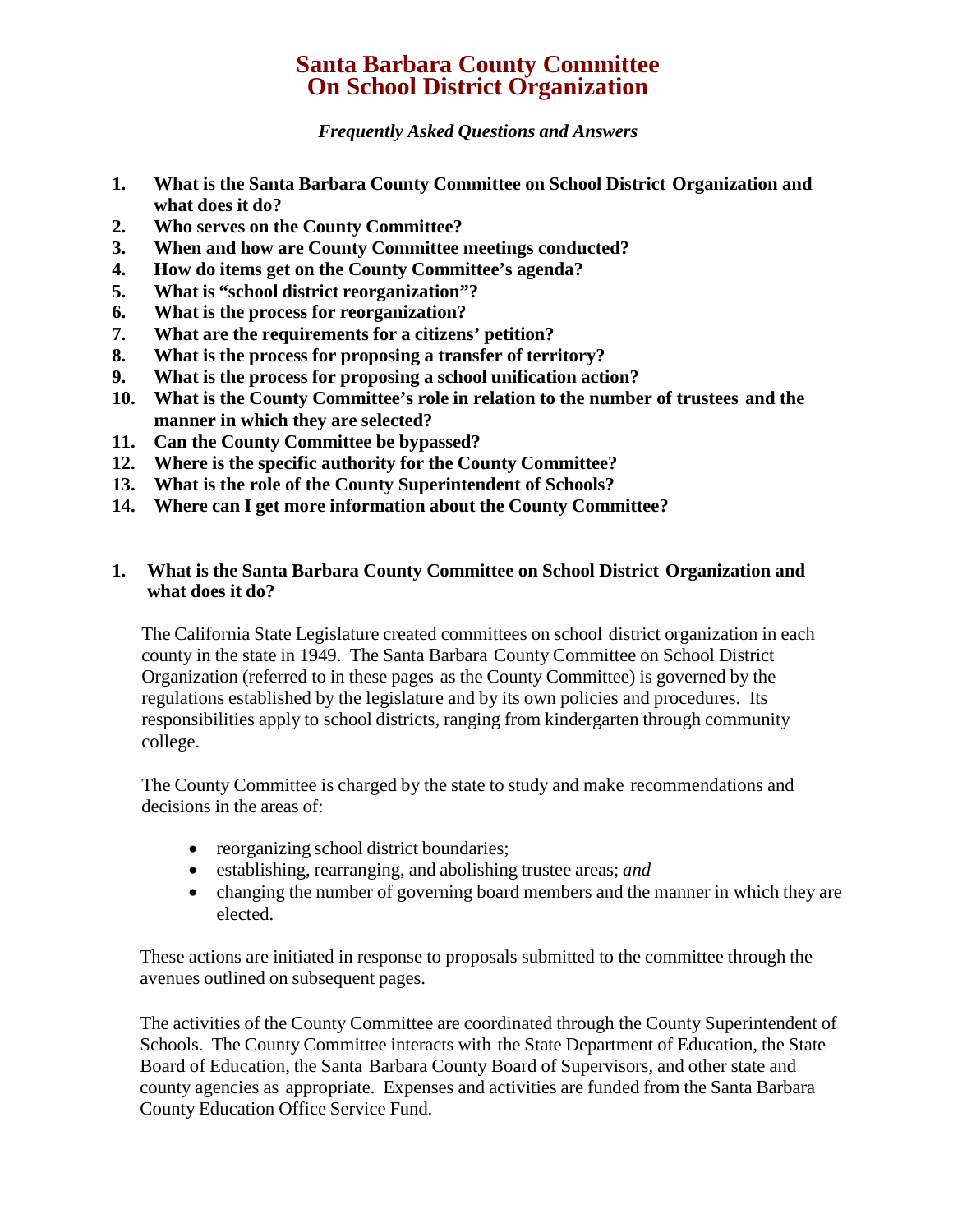# **2. Who serves on the County Committee?**

The County Committee consists of 11 members – two from each of the five county supervisorial districts and one member serving at large.

Members are elected annually by representatives of school district boards. The term of office is four years and it begins upon election. Members serve without pay but may be reimbursed for travel expenses. Neither the county superintendent, any member of her staff, nor any employee of a school district or community college district can be a member of the County Committee. A member of a school board may simultaneously serve as a member of the County Committee. Vacancies that occur during the term of a member are filled by the County Committee or the County Superintendent if the County Committee does not act within a specified time.

## **3. When and how are County Committee meetings conducted?**

The County Committee holds regular meetings throughout the county, typically on the second Mondays of September, December, February, and April. Special meetings and public hearings are held as needed in the communities affected by an impending decision.

The committee must hold one organizational meeting each year. A chairperson and vicechairperson are elected at that time. A majority of the members of the County Committee constitutes a quorum. All meetings are subject to the provisions of the Brown Act.

## **4. How do items get on the County Committee's agenda?**

The County Superintendent of Schools or her designee serves as secretary to the committee and prepares the agenda for the meetings. Items for the agenda may be suggested by a committee member, or by any employee of a school district, the County Education Office, or by a local citizen. Official minutes of each County Committee meeting are available at the Santa Barbara County Education Office.

#### **5. What is "school district reorganization"?**

The reorganization of school districts is one of the major responsibilities of the County Committee. An action to reorganize school districts can refer to any one of the following:

- transfer of territory between or among school districts;
- school district unification or deunification (organizing into a K-12 range or separating a K-12 organization);
- formation of new districts of all types from territory of existing districts;
- dissolution or lapsation of a school district; *or*
- annexation of all or part of one district to another district.

#### **6. What is the process for reorganization?**

The process for reorganizing a school district may be initiated in one of the following ways.

• a citizens' petition submitted to the County Committee;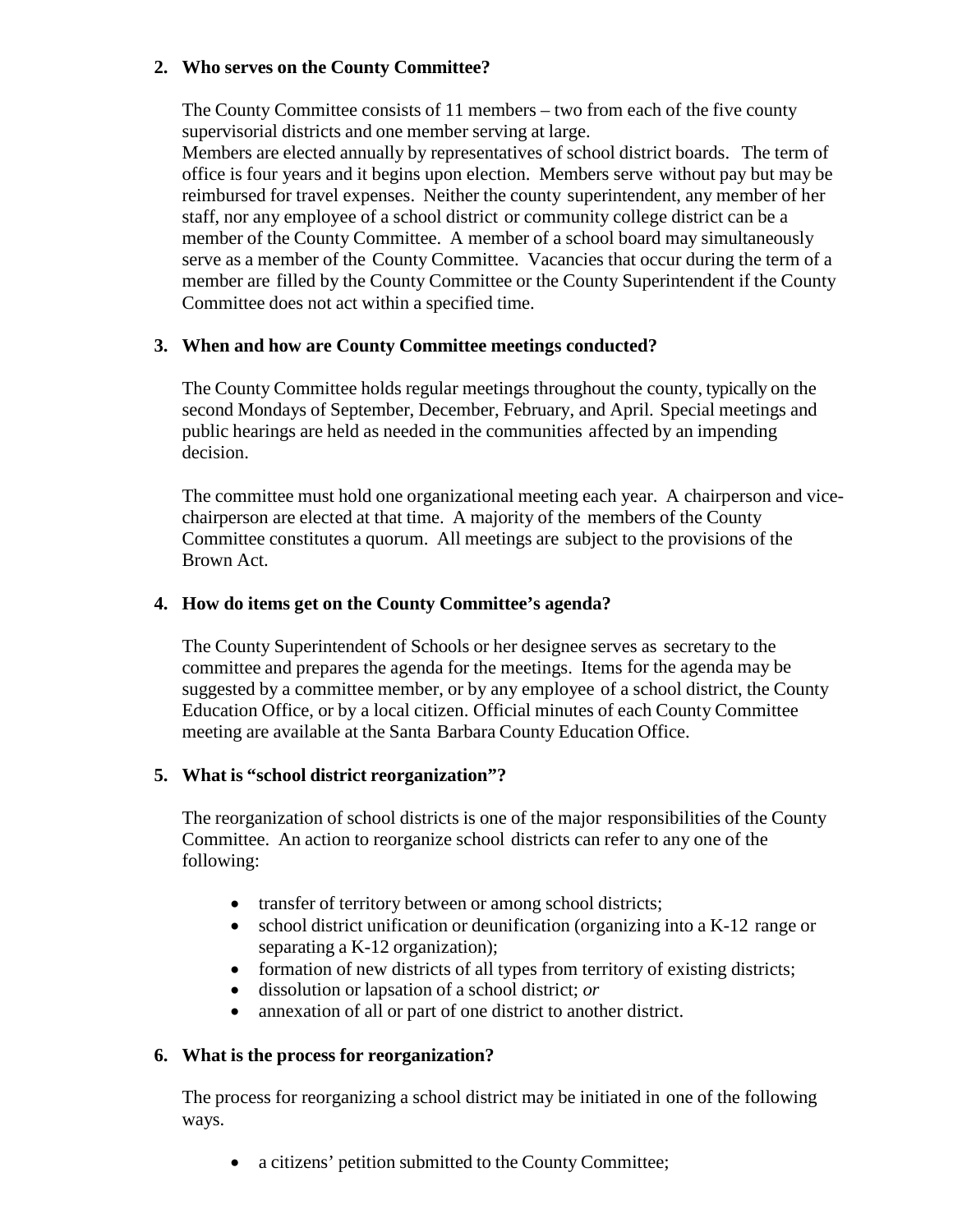- a request from a school district governing board to the County Committee; *or*
- plans and recommendations formulated by the County Committee.

Each initiation method has a different procedure, prescribed by law, which may include: studies of reorganization, public hearings, and voter approval. In each instance, public action is required of the County Committee to ensure public input to the process.

# **7. What are the requirements for a citizens' petition?**

Any petition submitted to the County Committee must include: a description of what is proposed, the geographic area involved, the reason(s) for the petition, and the districts affected. In order to avoid disqualification for failure to comply with legal requirements, petition forms should be reviewed by the County Education Office before circulation.

Signatures for a petition shall be obtained within a period of 180 days before the submission of the petition to the County Committee.

The number of the signatures required varies depending on the type of action proposed. The outline below describes the requirements in different situations.

- A. Proposed Action
	- 1. Transfer of territory between/among districts, or
	- 2. Unification/deunification, or
	- 3. Formation of a new district, or
	- 4. Dissolution or lapsation, or
	- 5. Annexation:

# Number of Signatures Required for a Citizens Petition

- Twenty-five percent of the registered voters residing in the territory proposed to be reorganized, or
- Ten percent of the registered voters residing in any district proposed to be reorganized, or
- The owner of uninhabited property if a subdivision map or an application for a project (as defined) has been filed.
- B. Proposed Action
	- 1. Trustee areas, or
	- 2. Method of electing governing board, or
	- 3. Increase/decrease in number of governing board members of a school district, or
	- 4. Establishing a common board for a high school district and an elementary district.

#### Number of Signatures Required for a Citizens Petition

- Five percent or 50 (whichever is less) of the registered voters residing in a district with 2,500 or fewer registered voters; or
- Three percent or 100 (whichever is less) of the registered voters residing in a district with 2,501 to 10,000 registered voters; or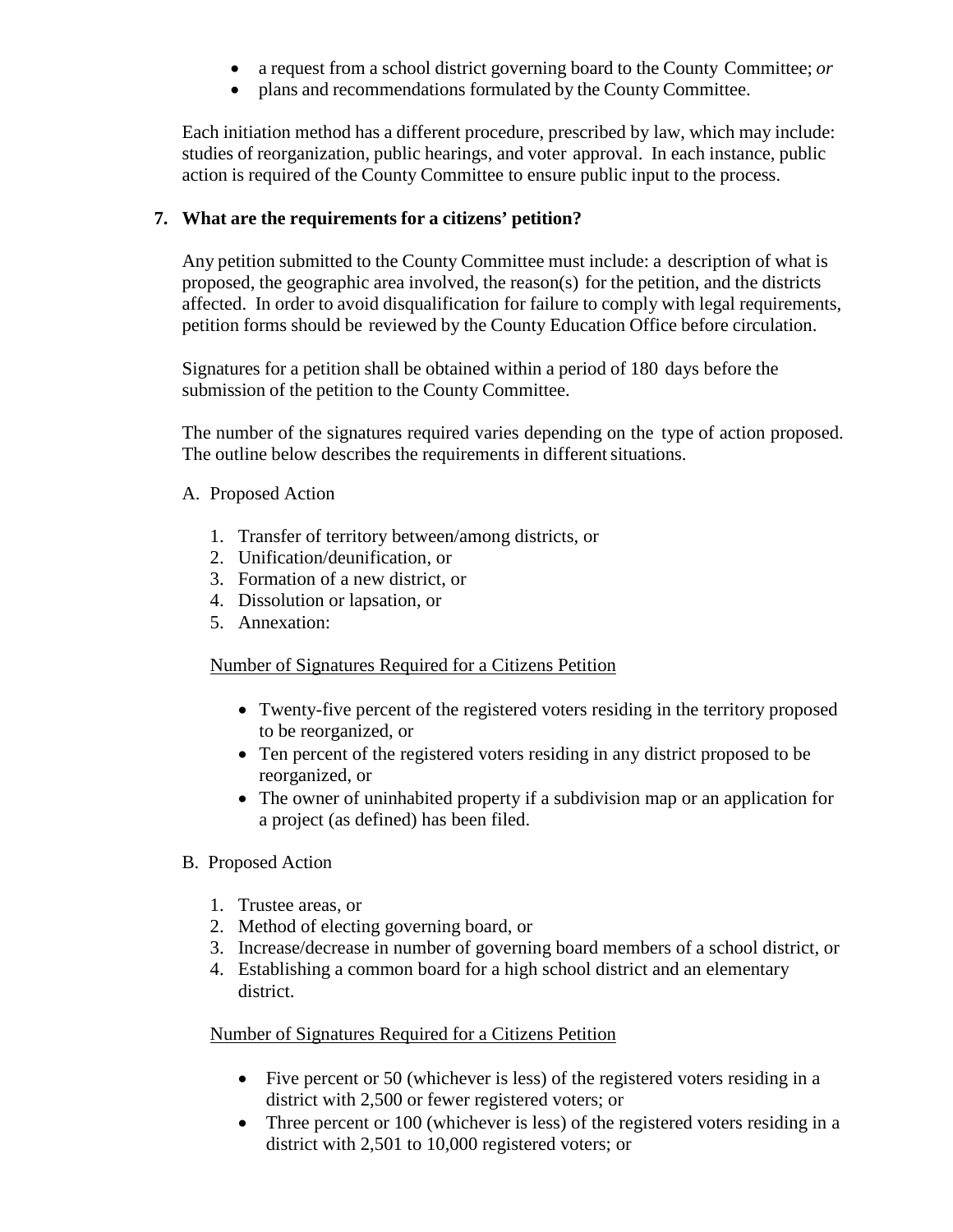- One percent or 250 (whichever is less) of the registered voters residing in a district of 10,001 to 50,000 registered voters; or
- 500 or more registered voters residing in a district with 50,001 to 100,000 registered voters; or
- 750 or more registered voters residing in a district with 100,001 to 250,000 registered voters; or
- 1,000 or more registered voters residing in a district with 250,001 or more registered voters.

# **8. What is the process for proposing a transfer of territory?**

An action to transfer territory from one school district to another is initiated by submitting a valid petition to the County Committee. The petition may be initiated by:

- at least twenty-five percent of the registered voters residing in the area proposed for transfer, or by ten percent of the registered voters of the school district, in which case the County Committee must decide whether to fully consider the matter; *or*
- the owner of the property if it is uninhabited; *or*
- a majority of the members of the governing boards of each affected district.

The Secretary to the County Committee assists petitioners in securing the appropriate documentation.

After the County Committee has studied the proposal and held hearings on the matter in each affected school district, it prepares a series of findings, a report, and makes a determination to approve or disapprove the proposal.

If the County Committee does not approve the proposal, the process ends. If the proposal is approved, an election is held in territory selected by the County Committee. If the proposal passes at the election, the transfer action is implemented by the Santa Barbara County Board of Supervisors. An election is not required if the territory is uninhabited or contains less than ten percent of the assessed value of the district from which the transfer is being made, and the governing boards of all districts have approved the transfer.

Appeals to the State Board of Education on a decision of the County Committee to approve or disapprove a proposal are allowed under certain circumstances.

# **9. What is the process for proposing a school unification action?**

An action to unify a school district is initiated by submitting a valid petition to the County Committee. The petition may be initiated by:

- 1) at least twenty-five percent of the registered voters residing in the area proposed for reorganization; or
- 2) ten percent of the registered voters of a school district, in which case the County Committee must decide whether to fully consider the matter, or
- 3) a majority of the members of the governing boards of each affected school district.

It is now possible to unify a high school district with less than all of its component elementary districts.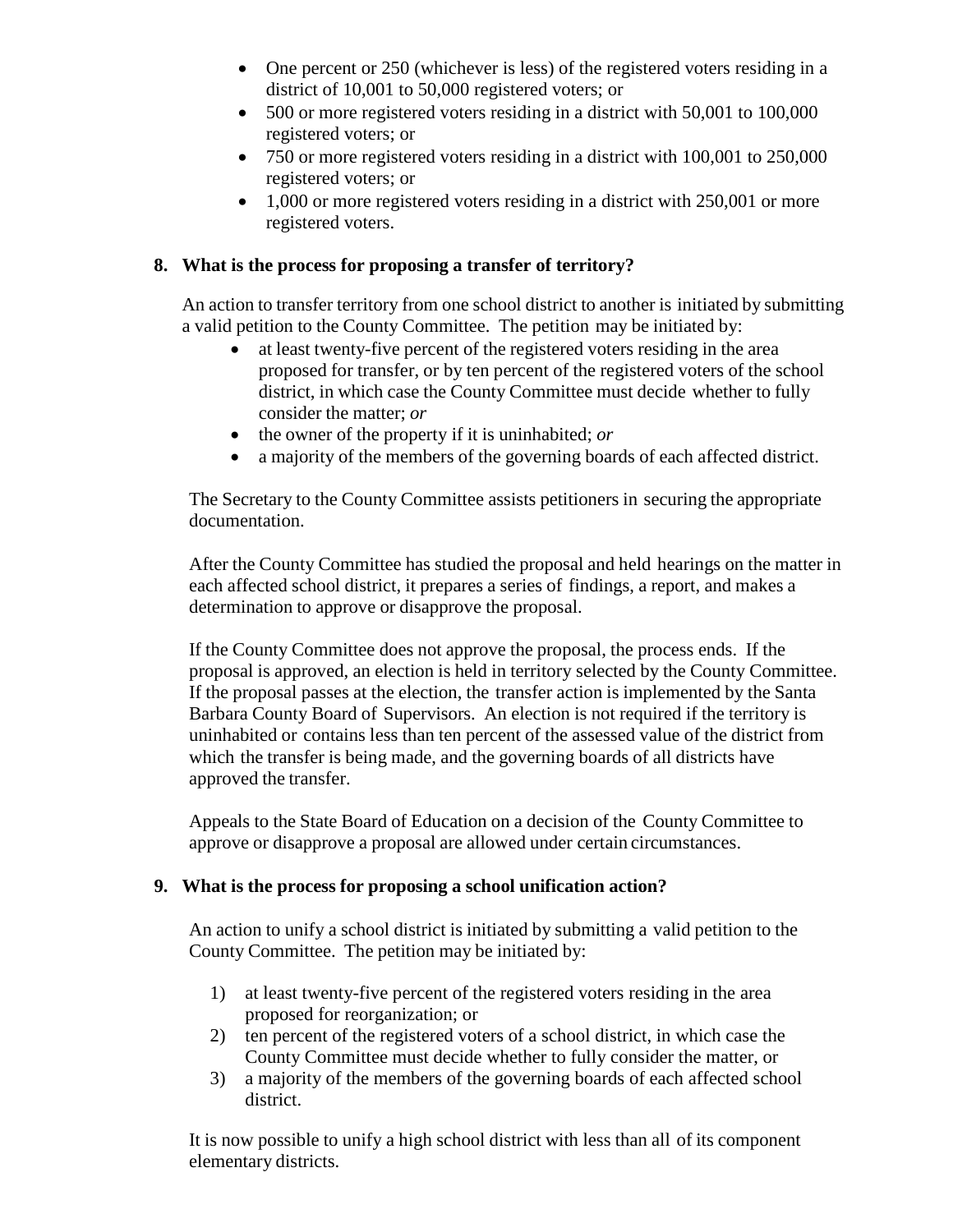After the County Committee has studied the proposal and held hearings on the matter in each of the affected school districts, it prepares a series of findings, a recommendation and a unification plan for submission to the State Board of Education.

However, under certain specified conditions in Education Code Section 35710(b), the County Committee may approve a unification. These conditions include:

- 1) the County Committee accepting the approval authority from the County Superintendent of Schools
- 2) The governing boards of each affected school district consenting to the petition
- 3) all affected school districts agreeing to share all costs related to the requirements of the California Environmental Quality Act.

The State Board of Education approves or denies the petition. If approved, the proposal goes to an election in territory selected by the State Board of Education. If the proposal passes at the election, the unification action is implemented by the Santa Barbara County Board of Supervisors. All school district unification proposals in Santa Barbara County must go through the State Board of Education; the board cannot be bypassed.

## **10. What is the County Committee's role in relation to the number of trustees and the manner in which they are elected?**

Except in a school district governed by a board of education provided for in the charter of a city, the County Committee has the power to establish or abolish trustee areas, rearrange the boundaries of trustee areas, increase or decrease the number of members of the governing board of a school district, or adopt an alternative method of electing governing board members.

Board members can be elected by the registered voters of the entire district and reside anywhere in the district ("at large" method), or be elected by the registered voters of the entire district but reside in a trustee area ("trustee area" method), or be elected by the registered voters of the trustee area in which they reside ("ward" method).

A request for such an action may be initiated by the County Committee, a petition of the qualified electors in a district, or a resolution of the governing board of a district. At the conclusion of a hearing held within the district, the County Committee will approve or disapprove the proposal. Except for a proposal to rearrange the boundaries of trustee areas, approval constitutes an order of election; denial terminates the proposal. The decision of the County Committee to rearrange trustee areas or to change the method of electing governing board members is final unless a petition for an election is filed by five percent of the registered voters of the district. The decision of the County Committee to change the method of electing governing board members is effective for the next district election.

If a petition requesting an election to establish or abolish trustee areas, to increase or decrease the number of trustees, or to adopt another method of electing board members is signed by at least ten percent of the district's registered voters, an election must be held. The County Committee may conduct public hearings on the proposal.